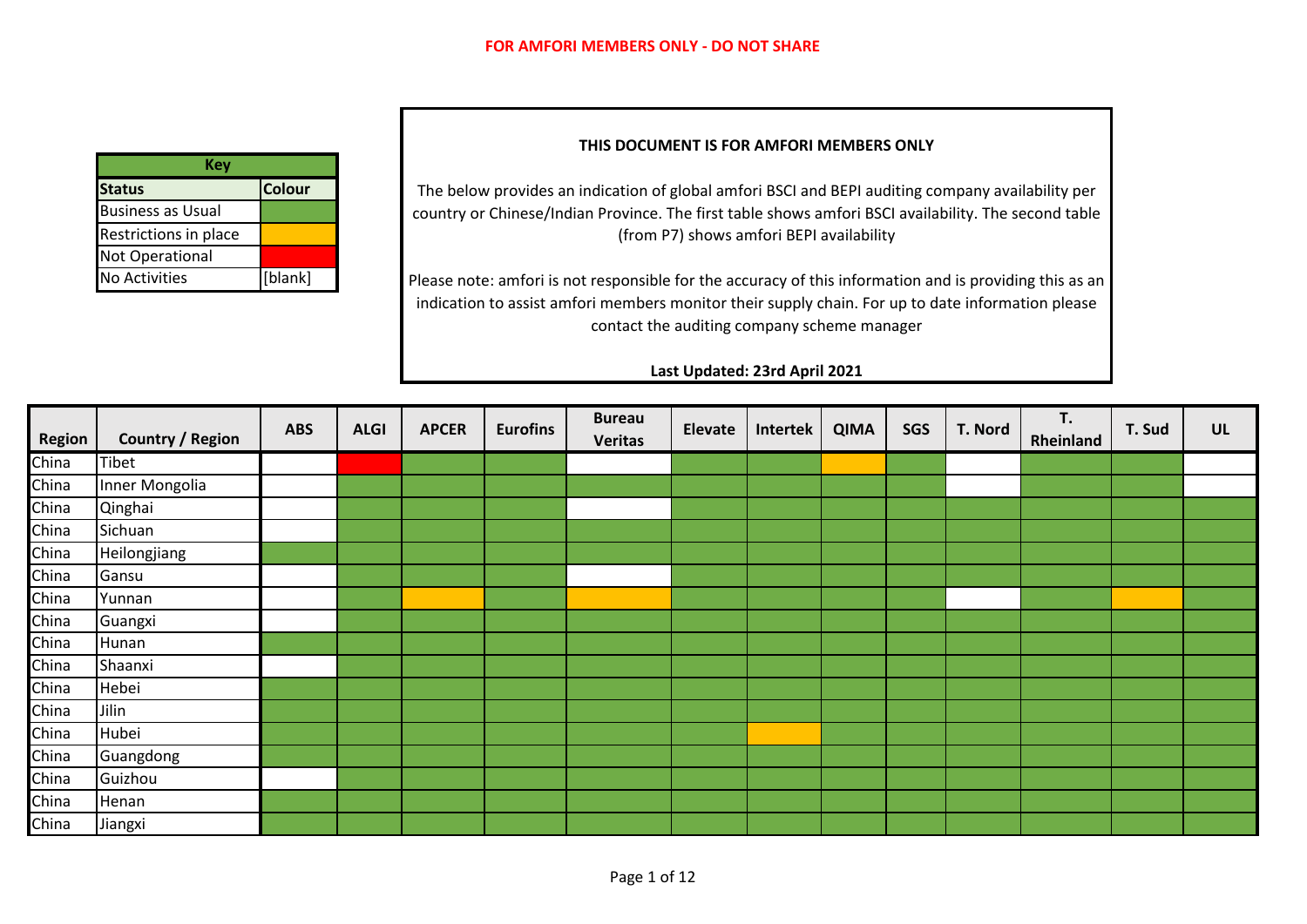| China | Shandong          |  |  |  |  |  |  |  |
|-------|-------------------|--|--|--|--|--|--|--|
| China | Shanxi            |  |  |  |  |  |  |  |
| China | Liaoning          |  |  |  |  |  |  |  |
| China | Anhui             |  |  |  |  |  |  |  |
| China | Fujian            |  |  |  |  |  |  |  |
| China | Jiangsu           |  |  |  |  |  |  |  |
| China | Zhejiang          |  |  |  |  |  |  |  |
| China | Chongqing         |  |  |  |  |  |  |  |
| China | Ningxia           |  |  |  |  |  |  |  |
| China | Hainan            |  |  |  |  |  |  |  |
| China | Beijing           |  |  |  |  |  |  |  |
| China | Tianjin           |  |  |  |  |  |  |  |
| China | Shanghai          |  |  |  |  |  |  |  |
| China | Hong Kong         |  |  |  |  |  |  |  |
| China | Macau             |  |  |  |  |  |  |  |
| India | Andhra Pradesh    |  |  |  |  |  |  |  |
| India | Arunachal Pradesh |  |  |  |  |  |  |  |
| India | Assam             |  |  |  |  |  |  |  |
| India | Bihar             |  |  |  |  |  |  |  |
| India | Chhattisgarh      |  |  |  |  |  |  |  |
| India | Goa               |  |  |  |  |  |  |  |
| India | Gujarat           |  |  |  |  |  |  |  |
| India | Haryana           |  |  |  |  |  |  |  |
| India | Himachal Pradesh  |  |  |  |  |  |  |  |
| India | Jharkhand         |  |  |  |  |  |  |  |
| India | Karnataka         |  |  |  |  |  |  |  |
| India | Kerala            |  |  |  |  |  |  |  |
| India | Madhya Pradesh    |  |  |  |  |  |  |  |
| India | Maharashtra       |  |  |  |  |  |  |  |
| India | Manipur           |  |  |  |  |  |  |  |
| India | Meghalaya         |  |  |  |  |  |  |  |
| India | Mizoram           |  |  |  |  |  |  |  |
| India | Nagaland          |  |  |  |  |  |  |  |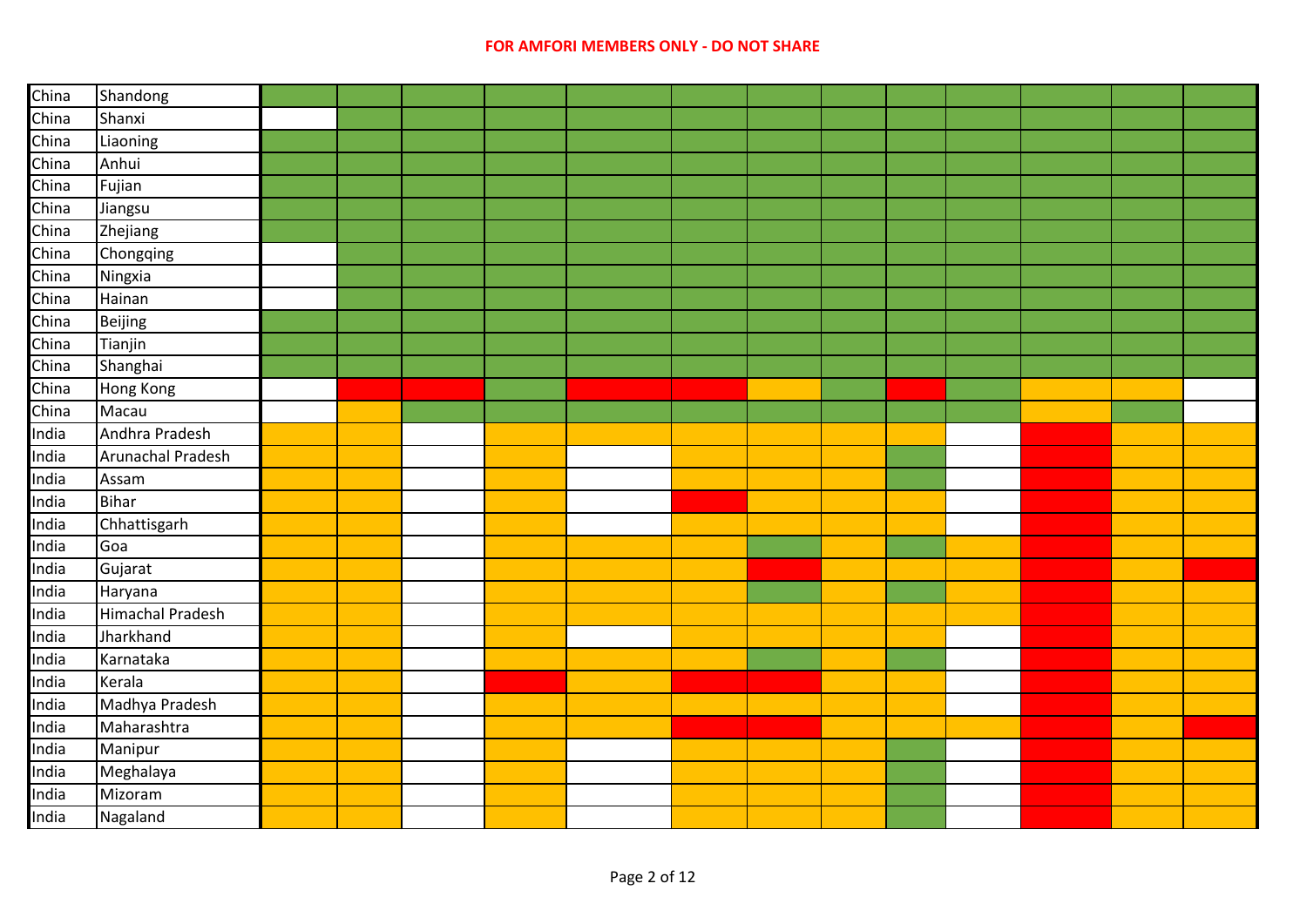| India           | Odisha               |  |  |  |  |  |  |  |
|-----------------|----------------------|--|--|--|--|--|--|--|
| India           | Punjab               |  |  |  |  |  |  |  |
| India           | Rajasthan            |  |  |  |  |  |  |  |
| India           | Sikkim               |  |  |  |  |  |  |  |
| India           | <b>Tamil Nadu</b>    |  |  |  |  |  |  |  |
| India           | Telangana            |  |  |  |  |  |  |  |
| India           | Tripura              |  |  |  |  |  |  |  |
| India           | <b>Uttar Pradesh</b> |  |  |  |  |  |  |  |
| India           | Uttarakhand          |  |  |  |  |  |  |  |
| India           | <b>West Bengal</b>   |  |  |  |  |  |  |  |
|                 | Andaman & Nicobar    |  |  |  |  |  |  |  |
| India           | Islands              |  |  |  |  |  |  |  |
| India           | Chandigarh           |  |  |  |  |  |  |  |
|                 | Dadra and Nagar      |  |  |  |  |  |  |  |
|                 | Haveli and Daman and |  |  |  |  |  |  |  |
| India           | Diu                  |  |  |  |  |  |  |  |
| India           | Delhi                |  |  |  |  |  |  |  |
| India           | Jammu & Kashmir      |  |  |  |  |  |  |  |
| India           | Ladakh               |  |  |  |  |  |  |  |
| India           | Lakshadweep          |  |  |  |  |  |  |  |
| India           | Puducherry           |  |  |  |  |  |  |  |
| Country         | Albania              |  |  |  |  |  |  |  |
| Country Algeria |                      |  |  |  |  |  |  |  |
|                 | Country Argentina    |  |  |  |  |  |  |  |
| Country Armenia |                      |  |  |  |  |  |  |  |
|                 | Country Australia    |  |  |  |  |  |  |  |
| Country Austria |                      |  |  |  |  |  |  |  |
|                 | Country Azerbaijan   |  |  |  |  |  |  |  |
| Country Bahrain |                      |  |  |  |  |  |  |  |
|                 | Country Bangladesh   |  |  |  |  |  |  |  |
| Country Belarus |                      |  |  |  |  |  |  |  |
| Country Belgium |                      |  |  |  |  |  |  |  |
| Country Bhutan  |                      |  |  |  |  |  |  |  |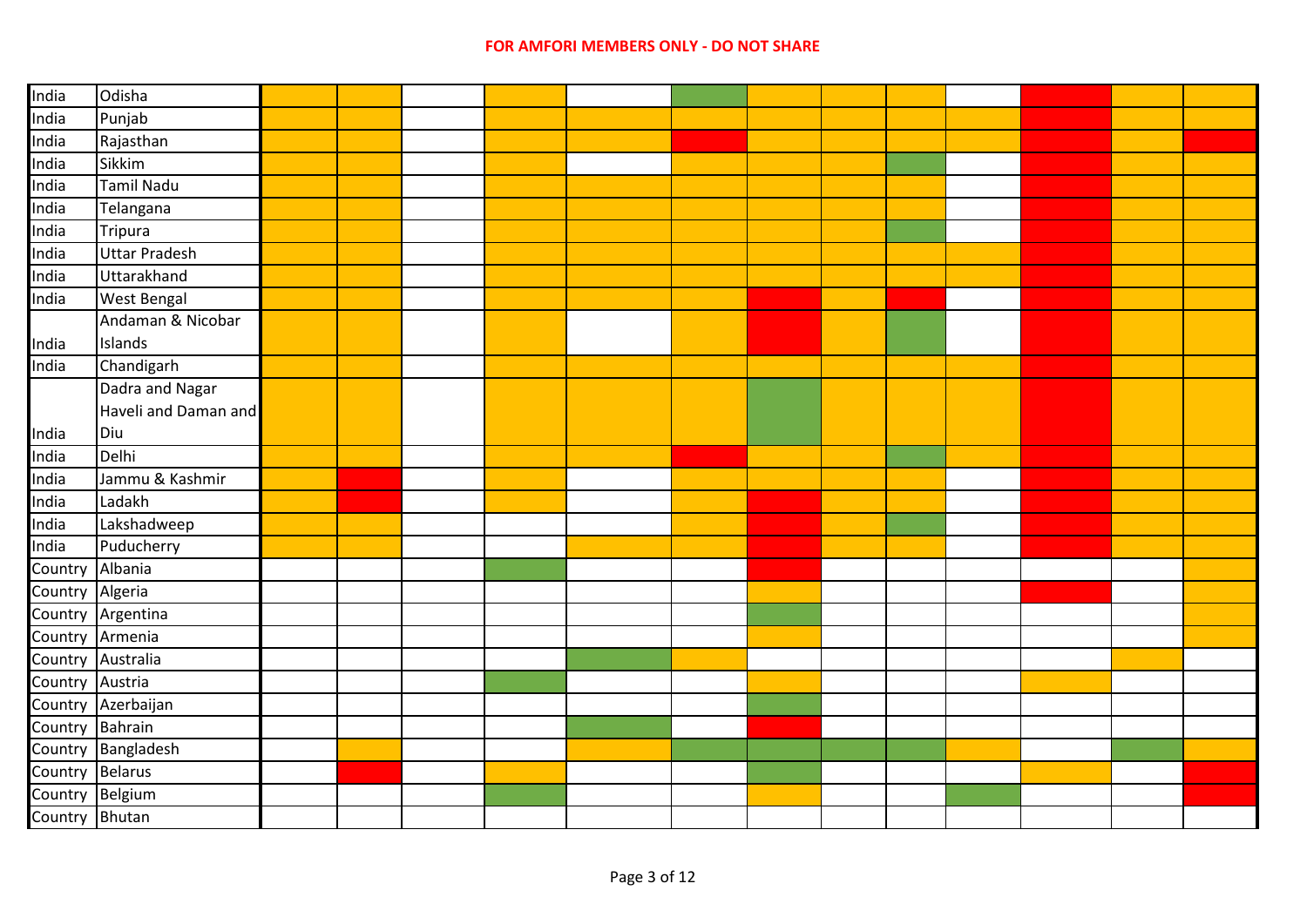| Country Bolivia  |                              |  |  |  |  |  |  |  |
|------------------|------------------------------|--|--|--|--|--|--|--|
|                  |                              |  |  |  |  |  |  |  |
|                  | Country Bosnia & Herzegovina |  |  |  |  |  |  |  |
| Country Brazil   |                              |  |  |  |  |  |  |  |
| Country Bulgaria |                              |  |  |  |  |  |  |  |
|                  | Country Burkina Faso         |  |  |  |  |  |  |  |
|                  | Country Cambodia             |  |  |  |  |  |  |  |
| Country Canada   |                              |  |  |  |  |  |  |  |
| Country          | Chile                        |  |  |  |  |  |  |  |
|                  | Country Colombia             |  |  |  |  |  |  |  |
|                  | Country Costa Rica           |  |  |  |  |  |  |  |
|                  | Country Cote D'Ivoire        |  |  |  |  |  |  |  |
| Country Croatia  |                              |  |  |  |  |  |  |  |
|                  | Country Czech Republic       |  |  |  |  |  |  |  |
|                  | Country Denmark              |  |  |  |  |  |  |  |
|                  | Country Dominican Republic   |  |  |  |  |  |  |  |
| Country Ecuador  |                              |  |  |  |  |  |  |  |
| Country Egypt    |                              |  |  |  |  |  |  |  |
|                  | Country El Salvador          |  |  |  |  |  |  |  |
| Country Estonia  |                              |  |  |  |  |  |  |  |
| Country Ethiopia |                              |  |  |  |  |  |  |  |
| Country France   |                              |  |  |  |  |  |  |  |
| Country Georgia  |                              |  |  |  |  |  |  |  |
|                  | Country Germany              |  |  |  |  |  |  |  |
| Country Ghana    |                              |  |  |  |  |  |  |  |
| Country Greece   |                              |  |  |  |  |  |  |  |
|                  | Country Guatemala            |  |  |  |  |  |  |  |
| Country Guinea   |                              |  |  |  |  |  |  |  |
| Country Guyana   |                              |  |  |  |  |  |  |  |
|                  | Country Honduras             |  |  |  |  |  |  |  |
|                  | Country Hong Kong            |  |  |  |  |  |  |  |
| Country Hungary  |                              |  |  |  |  |  |  |  |
| Country Iceland  |                              |  |  |  |  |  |  |  |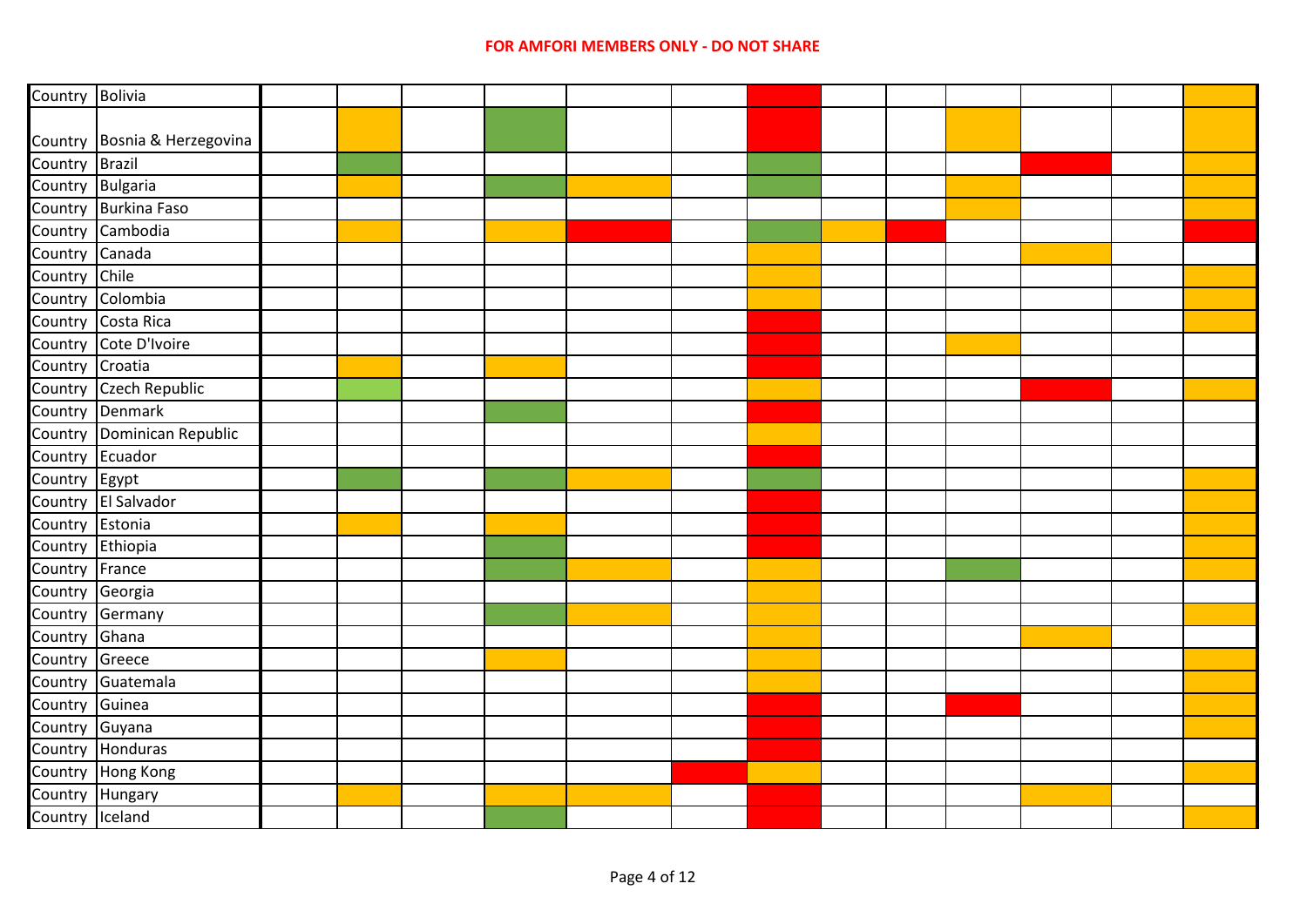|                 | Country Indonesia        |  |  |  |  |  |  |  |
|-----------------|--------------------------|--|--|--|--|--|--|--|
| Country Israel  |                          |  |  |  |  |  |  |  |
| Country Italy   |                          |  |  |  |  |  |  |  |
| Country Japan   |                          |  |  |  |  |  |  |  |
| Country Jordan  |                          |  |  |  |  |  |  |  |
|                 | Country Kazakhstan       |  |  |  |  |  |  |  |
| Country Kenya   |                          |  |  |  |  |  |  |  |
|                 | Country South Korea      |  |  |  |  |  |  |  |
| Country Laos    |                          |  |  |  |  |  |  |  |
| Country Latvia  |                          |  |  |  |  |  |  |  |
|                 | Country Lebanon          |  |  |  |  |  |  |  |
|                 | Country Lithuania        |  |  |  |  |  |  |  |
| Country Macao   |                          |  |  |  |  |  |  |  |
|                 | Country Macedonia        |  |  |  |  |  |  |  |
|                 | Country Madagascar       |  |  |  |  |  |  |  |
| Country Malawi  |                          |  |  |  |  |  |  |  |
|                 | Country Malaysia         |  |  |  |  |  |  |  |
|                 | Country Maldives         |  |  |  |  |  |  |  |
| Country Mali    |                          |  |  |  |  |  |  |  |
|                 | Country Mauritius        |  |  |  |  |  |  |  |
| Country Mexico  |                          |  |  |  |  |  |  |  |
|                 | Country Moldova,         |  |  |  |  |  |  |  |
|                 | Country Morocco          |  |  |  |  |  |  |  |
|                 | Country Myanmar          |  |  |  |  |  |  |  |
|                 | Country Namibia          |  |  |  |  |  |  |  |
| Country Nepal   |                          |  |  |  |  |  |  |  |
|                 | Country Netherlands      |  |  |  |  |  |  |  |
|                 | Country Nicaragua        |  |  |  |  |  |  |  |
| Country Nigeria |                          |  |  |  |  |  |  |  |
|                 | Country Pakistan         |  |  |  |  |  |  |  |
|                 | Country Papua New Guinea |  |  |  |  |  |  |  |
|                 | Country Paraguay         |  |  |  |  |  |  |  |
| Country Peru    |                          |  |  |  |  |  |  |  |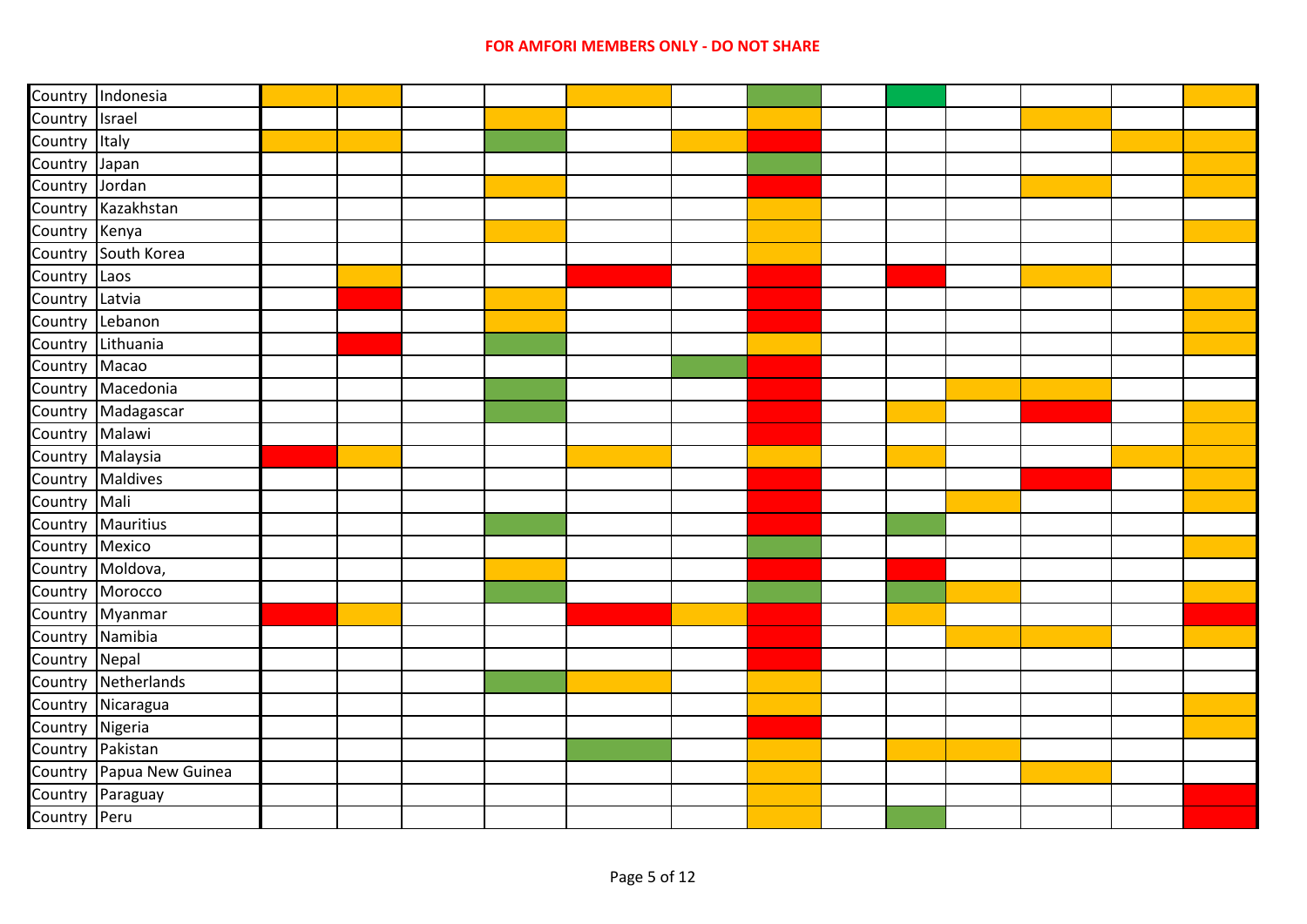|                                    | Country Philippines                  |  |  |  |  |  |  |  |
|------------------------------------|--------------------------------------|--|--|--|--|--|--|--|
| Country Poland                     |                                      |  |  |  |  |  |  |  |
| Country Portugal                   |                                      |  |  |  |  |  |  |  |
|                                    | Country Puerto Rico                  |  |  |  |  |  |  |  |
| Country Romania                    |                                      |  |  |  |  |  |  |  |
| Country Russia                     |                                      |  |  |  |  |  |  |  |
| Country Rwanda                     |                                      |  |  |  |  |  |  |  |
| Country Senegal                    |                                      |  |  |  |  |  |  |  |
| Country Serbia                     |                                      |  |  |  |  |  |  |  |
|                                    | Country Seychelles                   |  |  |  |  |  |  |  |
|                                    | Country Singapore                    |  |  |  |  |  |  |  |
| Country Slovakia                   |                                      |  |  |  |  |  |  |  |
| Country Slovenia                   |                                      |  |  |  |  |  |  |  |
|                                    | Country South Africa                 |  |  |  |  |  |  |  |
| Country Spain                      |                                      |  |  |  |  |  |  |  |
| Country Sri Lanka                  |                                      |  |  |  |  |  |  |  |
|                                    | Country Suriname                     |  |  |  |  |  |  |  |
|                                    | Country Switzerland                  |  |  |  |  |  |  |  |
| Country Taiwan<br>Country Tanzania |                                      |  |  |  |  |  |  |  |
|                                    |                                      |  |  |  |  |  |  |  |
| Country Thailand                   |                                      |  |  |  |  |  |  |  |
|                                    | Country Trinidad & Tobago            |  |  |  |  |  |  |  |
| Country Tunisia                    |                                      |  |  |  |  |  |  |  |
| Country Turkey                     |                                      |  |  |  |  |  |  |  |
|                                    | Country Turkmenistan                 |  |  |  |  |  |  |  |
| Country Ukraine                    |                                      |  |  |  |  |  |  |  |
|                                    | Country United Arab Emirates         |  |  |  |  |  |  |  |
|                                    | Country United States                |  |  |  |  |  |  |  |
| Country Uruguay                    |                                      |  |  |  |  |  |  |  |
|                                    | Country Uzbekistan                   |  |  |  |  |  |  |  |
|                                    | Country Venezuela<br>Country Vietnam |  |  |  |  |  |  |  |
|                                    |                                      |  |  |  |  |  |  |  |
|                                    | Country Zimbabwe                     |  |  |  |  |  |  |  |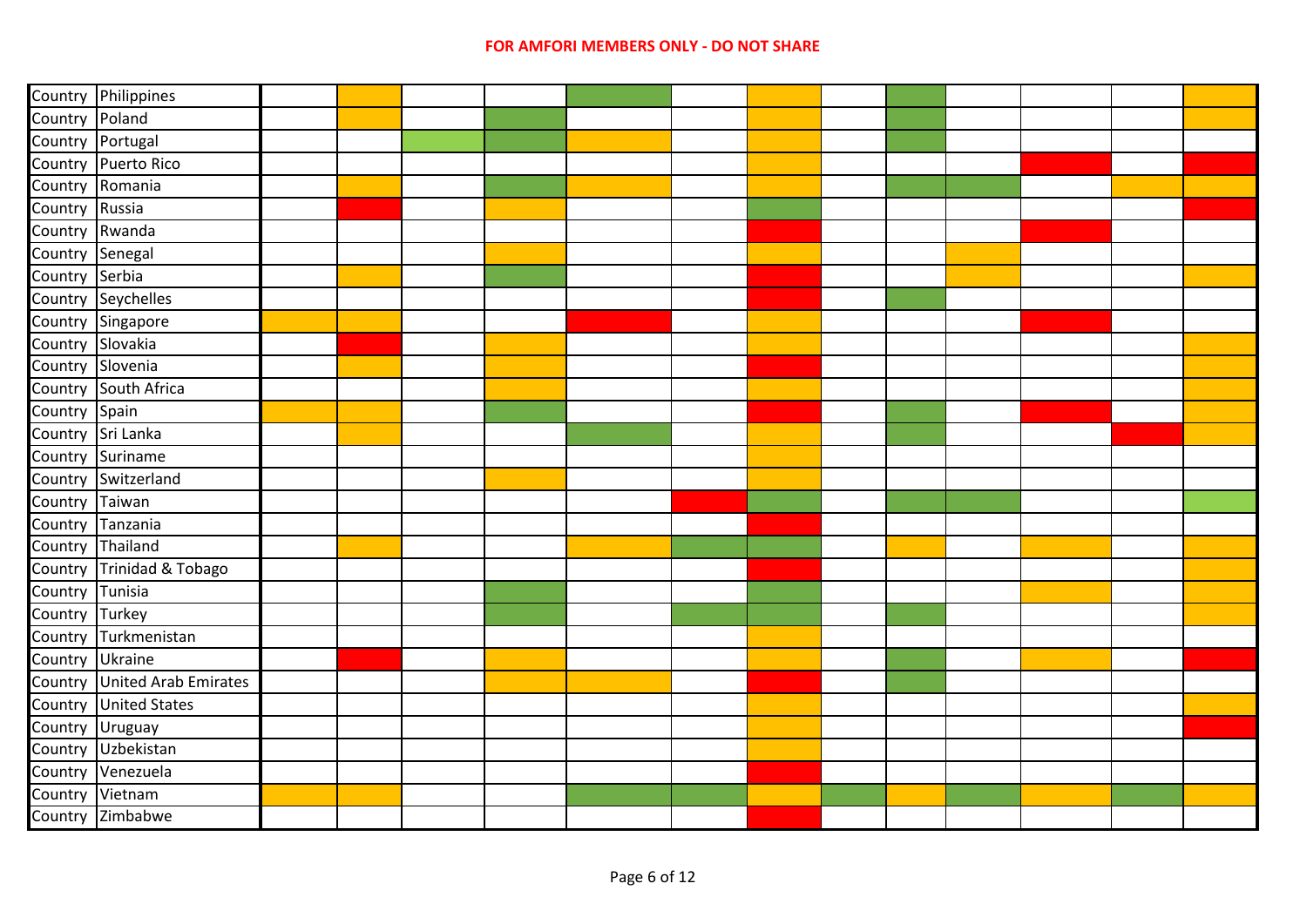## **BEPI Availability**

| <b>Region</b> | <b>Country / Region</b> | <b>ABS</b> | <b>ALGI</b> | <b>APCER</b> | <b>Eurofins</b> | <b>Bureau</b><br><b>Veritas</b> | <b>Elevate</b> | Intertek | <b>QIMA</b> | SGS | T. Nord | T.<br>Rheinland | T. Sud | UL |
|---------------|-------------------------|------------|-------------|--------------|-----------------|---------------------------------|----------------|----------|-------------|-----|---------|-----------------|--------|----|
| China         | <b>Tibet</b>            |            |             |              |                 |                                 |                |          |             |     |         |                 |        |    |
| China         | Inner Mongolia          |            |             |              |                 |                                 |                |          |             |     |         |                 |        |    |
| China         | Qinghai                 |            |             |              |                 |                                 |                |          |             |     |         |                 |        |    |
| China         | Sichuan                 |            |             |              |                 |                                 |                |          |             |     |         |                 |        |    |
| China         | Heilongjiang            |            |             |              |                 |                                 |                |          |             |     |         |                 |        |    |
| China         | Gansu                   |            |             |              |                 |                                 |                |          |             |     |         |                 |        |    |
| China         | Yunnan                  |            |             |              |                 |                                 |                |          |             |     |         |                 |        |    |
| China         | Guangxi                 |            |             |              |                 |                                 |                |          |             |     |         |                 |        |    |
| China         | Hunan                   |            |             |              |                 |                                 |                |          |             |     |         |                 |        |    |
| China         | Shaanxi                 |            |             |              |                 |                                 |                |          |             |     |         |                 |        |    |
| China         | Hebei                   |            |             |              |                 |                                 |                |          |             |     |         |                 |        |    |
| China         | Jilin                   |            |             |              |                 |                                 |                |          |             |     |         |                 |        |    |
| China         | Hubei                   |            |             |              |                 |                                 |                |          |             |     |         |                 |        |    |
| China         | Guangdong               |            |             |              |                 |                                 |                |          |             |     |         |                 |        |    |
| China         | Guizhou                 |            |             |              |                 |                                 |                |          |             |     |         |                 |        |    |
| China         | Henan                   |            |             |              |                 |                                 |                |          |             |     |         |                 |        |    |
| China         | Jiangxi                 |            |             |              |                 |                                 |                |          |             |     |         |                 |        |    |
| China         | Shandong                |            |             |              |                 |                                 |                |          |             |     |         |                 |        |    |
| China         | Shanxi                  |            |             |              |                 |                                 |                |          |             |     |         |                 |        |    |
| China         | Liaoning                |            |             |              |                 |                                 |                |          |             |     |         |                 |        |    |
| China         | Anhui                   |            |             |              |                 |                                 |                |          |             |     |         |                 |        |    |
| China         | Fujian                  |            |             |              |                 |                                 |                |          |             |     |         |                 |        |    |
| China         | <b>Jiangsu</b>          |            |             |              |                 |                                 |                |          |             |     |         |                 |        |    |
| China         | Zhejiang                |            |             |              |                 |                                 |                |          |             |     |         |                 |        |    |
| China         | Chongqing               |            |             |              |                 |                                 |                |          |             |     |         |                 |        |    |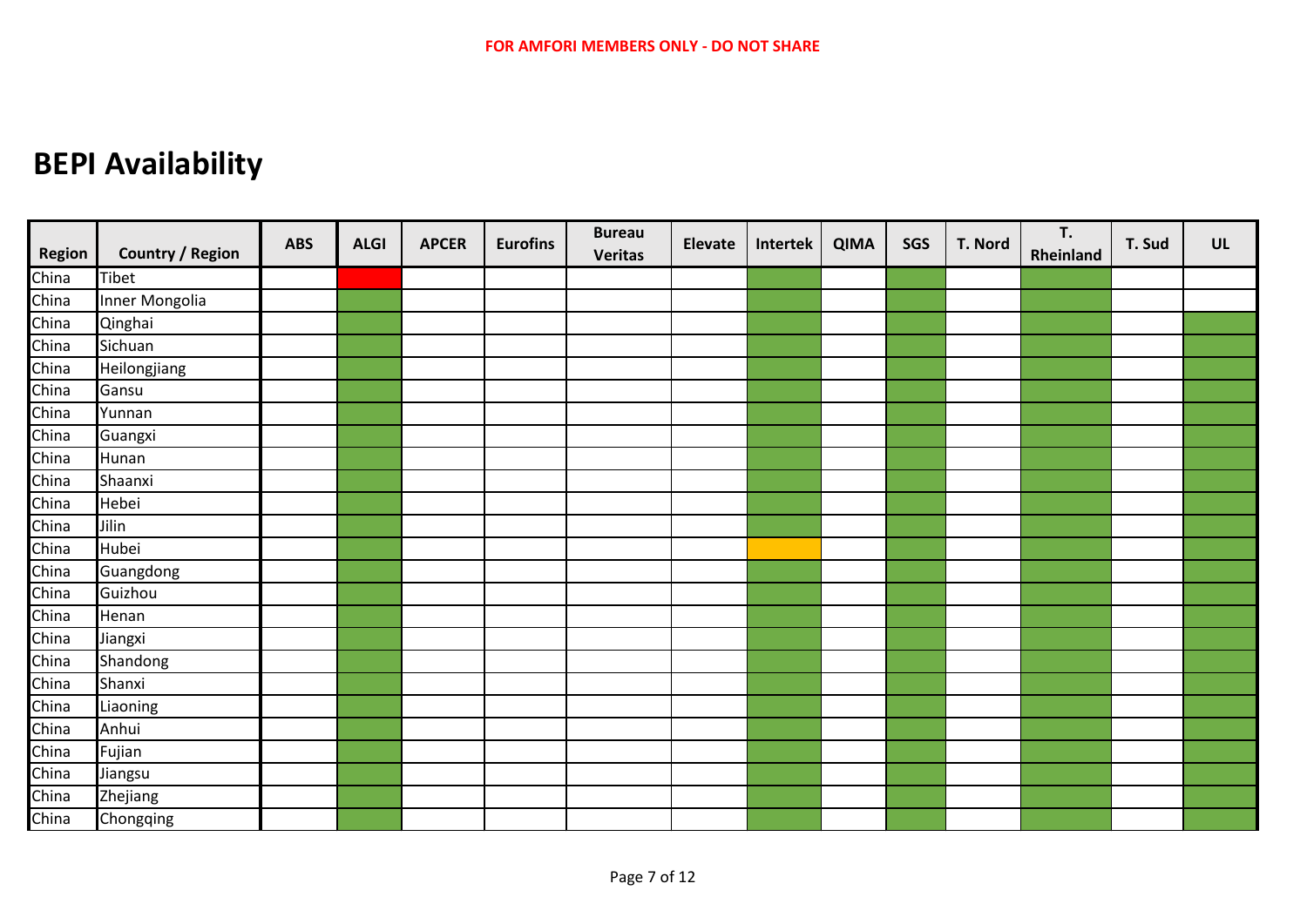## **FOR AMFORI MEMBERS ONLY - DO NOT SHARE**

| China          | Ningxia                 |  |  |  |  |  |  |  |
|----------------|-------------------------|--|--|--|--|--|--|--|
| China          | Hainan                  |  |  |  |  |  |  |  |
|                | Beijing                 |  |  |  |  |  |  |  |
| China<br>China | Tianjin                 |  |  |  |  |  |  |  |
| China          | Shanghai                |  |  |  |  |  |  |  |
| China          | Hong Kong               |  |  |  |  |  |  |  |
| China<br>India | Macau                   |  |  |  |  |  |  |  |
|                | Andhra Pradesh          |  |  |  |  |  |  |  |
| India          | Arunachal Pradesh       |  |  |  |  |  |  |  |
| India          | Assam                   |  |  |  |  |  |  |  |
| India          | <b>Bihar</b>            |  |  |  |  |  |  |  |
| India          | Chhattisgarh            |  |  |  |  |  |  |  |
| India          | Goa                     |  |  |  |  |  |  |  |
| India          | Gujarat                 |  |  |  |  |  |  |  |
| India          | Haryana                 |  |  |  |  |  |  |  |
| India          | <b>Himachal Pradesh</b> |  |  |  |  |  |  |  |
| India          | Jharkhand               |  |  |  |  |  |  |  |
| India          | Karnataka               |  |  |  |  |  |  |  |
| India          | Kerala                  |  |  |  |  |  |  |  |
| India          | Madhya Pradesh          |  |  |  |  |  |  |  |
| India          | Maharashtra             |  |  |  |  |  |  |  |
| India          | Manipur                 |  |  |  |  |  |  |  |
| India          | Meghalaya               |  |  |  |  |  |  |  |
| India          | Mizoram                 |  |  |  |  |  |  |  |
| India          | Nagaland                |  |  |  |  |  |  |  |
| India          | <b>Odisha</b>           |  |  |  |  |  |  |  |
| India          | Punjab                  |  |  |  |  |  |  |  |
| India          | Rajasthan               |  |  |  |  |  |  |  |
| India          | Sikkim                  |  |  |  |  |  |  |  |
| India          | Tamil Nadu              |  |  |  |  |  |  |  |
| India          | Telangana               |  |  |  |  |  |  |  |
| India          | <b>Tripura</b>          |  |  |  |  |  |  |  |
| India          | <b>Uttar Pradesh</b>    |  |  |  |  |  |  |  |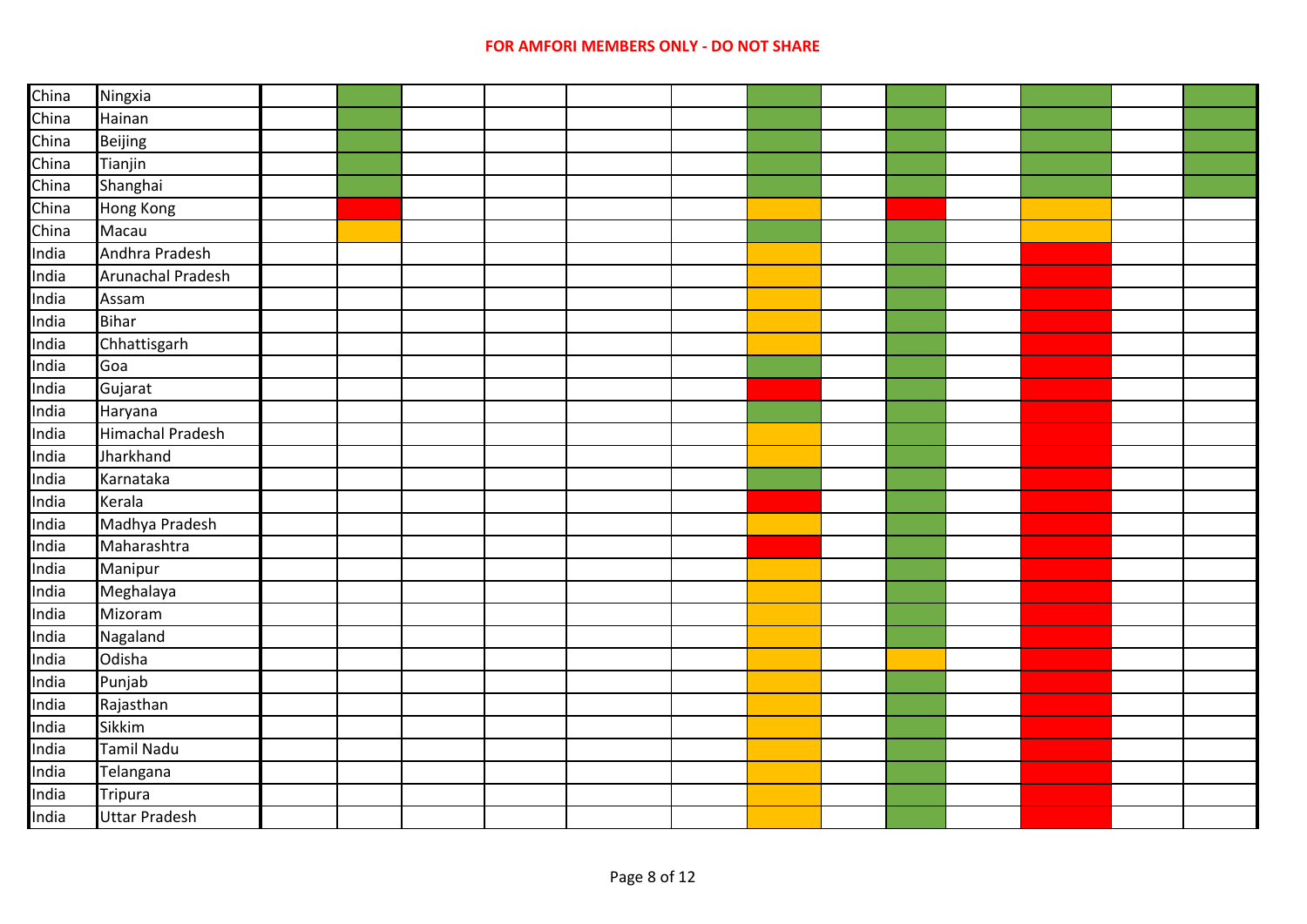| India             | Uttarakhand          |  |  |  |  |  |  |  |
|-------------------|----------------------|--|--|--|--|--|--|--|
| India             | <b>West Bengal</b>   |  |  |  |  |  |  |  |
|                   | Andaman & Nicobar    |  |  |  |  |  |  |  |
| India             | Islands              |  |  |  |  |  |  |  |
| India             | Chandigarh           |  |  |  |  |  |  |  |
|                   |                      |  |  |  |  |  |  |  |
|                   | Dadra & Nagar Haveli |  |  |  |  |  |  |  |
| India             | and Daman and Diu    |  |  |  |  |  |  |  |
| India             | Delhi                |  |  |  |  |  |  |  |
| India             | Jammu and Kashmir    |  |  |  |  |  |  |  |
| India             | Ladakh               |  |  |  |  |  |  |  |
| India             | Lakshadweep          |  |  |  |  |  |  |  |
| India             | Puducherry           |  |  |  |  |  |  |  |
| Country Albania   |                      |  |  |  |  |  |  |  |
| Country Algeria   |                      |  |  |  |  |  |  |  |
|                   | Country Argentina    |  |  |  |  |  |  |  |
| Country Armenia   |                      |  |  |  |  |  |  |  |
| Country Australia |                      |  |  |  |  |  |  |  |
| Country Austria   |                      |  |  |  |  |  |  |  |
|                   | Country Azerbaijan   |  |  |  |  |  |  |  |
| Country Bahrain   |                      |  |  |  |  |  |  |  |
|                   | Country Bangladesh   |  |  |  |  |  |  |  |
| Country Belarus   |                      |  |  |  |  |  |  |  |
| Country Belgium   |                      |  |  |  |  |  |  |  |
| Country Bhutan    |                      |  |  |  |  |  |  |  |
| Country Bolivia   |                      |  |  |  |  |  |  |  |
| Country           | Bosnia & Herzegovina |  |  |  |  |  |  |  |
| Country           | <b>Brazil</b>        |  |  |  |  |  |  |  |
| Country Bulgaria  |                      |  |  |  |  |  |  |  |
|                   | Country Burkina Faso |  |  |  |  |  |  |  |
| Country           | Cambodia             |  |  |  |  |  |  |  |
| Country           | Canada               |  |  |  |  |  |  |  |
| Country Chile     |                      |  |  |  |  |  |  |  |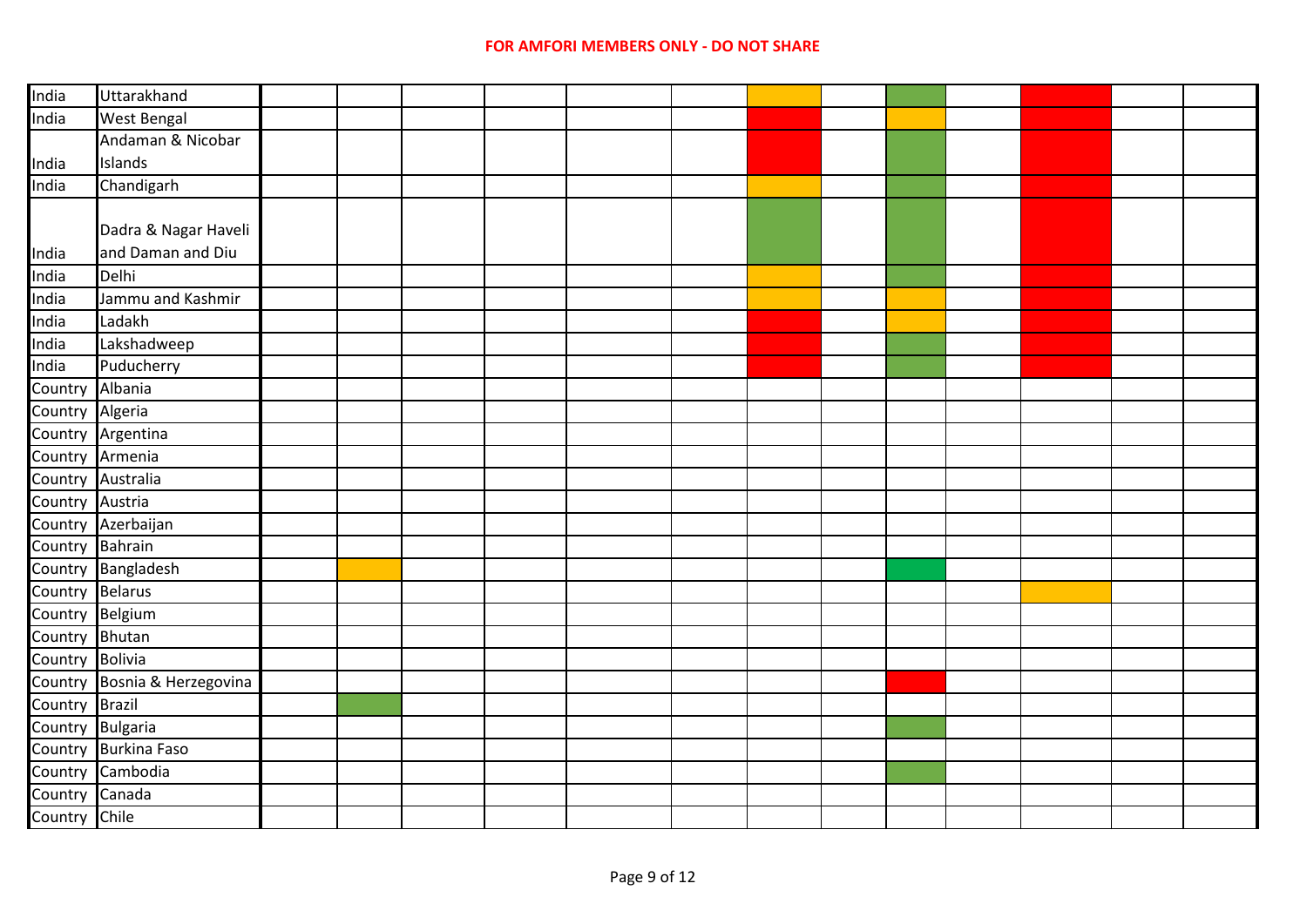|                  | Country Colombia           |  |  |  |  |  |  |  |
|------------------|----------------------------|--|--|--|--|--|--|--|
|                  | Country Costa Rica         |  |  |  |  |  |  |  |
|                  | Country Cote D'Ivoire      |  |  |  |  |  |  |  |
| Country Croatia  |                            |  |  |  |  |  |  |  |
|                  | Country Czech Republic     |  |  |  |  |  |  |  |
|                  | Country Denmark            |  |  |  |  |  |  |  |
|                  | Country Dominican Republic |  |  |  |  |  |  |  |
| Country Ecuador  |                            |  |  |  |  |  |  |  |
| Country Egypt    |                            |  |  |  |  |  |  |  |
|                  | Country El Salvador        |  |  |  |  |  |  |  |
| Country Estonia  |                            |  |  |  |  |  |  |  |
| Country Ethiopia |                            |  |  |  |  |  |  |  |
| Country France   |                            |  |  |  |  |  |  |  |
| Country Georgia  |                            |  |  |  |  |  |  |  |
|                  | Country Germany            |  |  |  |  |  |  |  |
| Country Ghana    |                            |  |  |  |  |  |  |  |
| Country Greece   |                            |  |  |  |  |  |  |  |
|                  | Country Guatemala          |  |  |  |  |  |  |  |
| Country Guinea   |                            |  |  |  |  |  |  |  |
| Country Guyana   |                            |  |  |  |  |  |  |  |
|                  | Country Honduras           |  |  |  |  |  |  |  |
|                  | Country Hong Kong          |  |  |  |  |  |  |  |
| Country Hungary  |                            |  |  |  |  |  |  |  |
| Country Iceland  |                            |  |  |  |  |  |  |  |
|                  | Country Indonesia          |  |  |  |  |  |  |  |
| Country Israel   |                            |  |  |  |  |  |  |  |
| Country Italy    |                            |  |  |  |  |  |  |  |
| Country Japan    |                            |  |  |  |  |  |  |  |
| Country Jordan   |                            |  |  |  |  |  |  |  |
|                  | Country Kazakhstan         |  |  |  |  |  |  |  |
| Country Kenya    |                            |  |  |  |  |  |  |  |
|                  | Country South Korea        |  |  |  |  |  |  |  |
| Country Laos     |                            |  |  |  |  |  |  |  |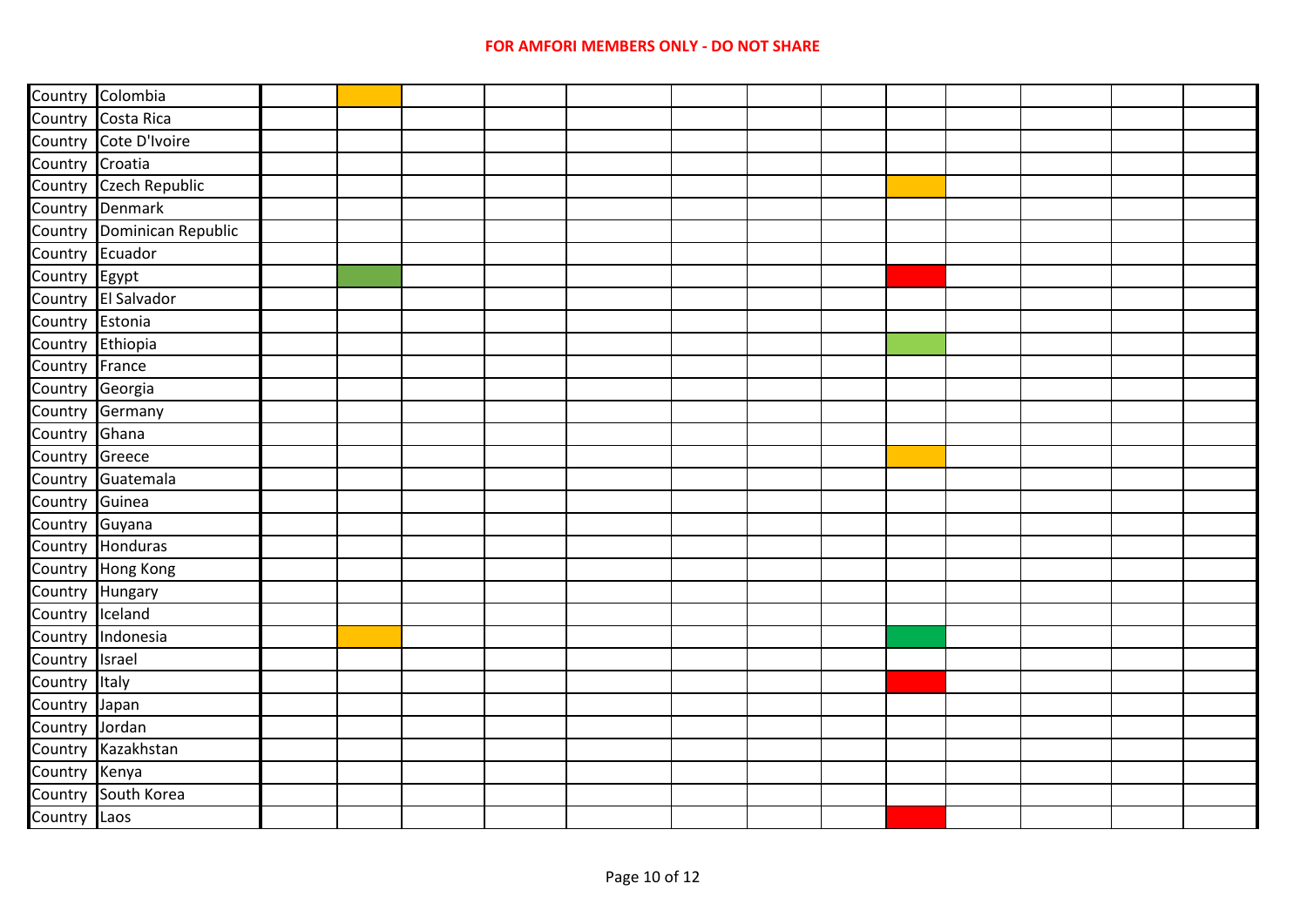| Country Latvia   |                          |  |  |  |  |  |  |  |
|------------------|--------------------------|--|--|--|--|--|--|--|
| Country          | Lebanon                  |  |  |  |  |  |  |  |
| Country          | Lithuania                |  |  |  |  |  |  |  |
| Country          | Macao                    |  |  |  |  |  |  |  |
| Country          | Macedonia                |  |  |  |  |  |  |  |
| Country          | Madagascar               |  |  |  |  |  |  |  |
| Country          | Malawi                   |  |  |  |  |  |  |  |
| Country          | Malaysia                 |  |  |  |  |  |  |  |
| Country          | <b>Maldives</b>          |  |  |  |  |  |  |  |
| Country          | Mali                     |  |  |  |  |  |  |  |
| Country          | <b>Mauritius</b>         |  |  |  |  |  |  |  |
| Country          | Mexico                   |  |  |  |  |  |  |  |
| Country          | Moldova                  |  |  |  |  |  |  |  |
| Country          | Morocco                  |  |  |  |  |  |  |  |
|                  | Country Myanmar          |  |  |  |  |  |  |  |
| Country Namibia  |                          |  |  |  |  |  |  |  |
| Country          | Nepal                    |  |  |  |  |  |  |  |
|                  | Country Netherlands      |  |  |  |  |  |  |  |
|                  | Country Nicaragua        |  |  |  |  |  |  |  |
| Country Nigeria  |                          |  |  |  |  |  |  |  |
| Country          | Pakistan                 |  |  |  |  |  |  |  |
|                  | Country Papua New Guinea |  |  |  |  |  |  |  |
|                  | Country Paraguay         |  |  |  |  |  |  |  |
| Country          | Peru                     |  |  |  |  |  |  |  |
| Country          | Philippines              |  |  |  |  |  |  |  |
| Country          | Poland                   |  |  |  |  |  |  |  |
| Country Portugal |                          |  |  |  |  |  |  |  |
| Country          | <b>Puerto Rico</b>       |  |  |  |  |  |  |  |
|                  | Country Romania          |  |  |  |  |  |  |  |
| Country Russia   |                          |  |  |  |  |  |  |  |
| Country          | Rwanda                   |  |  |  |  |  |  |  |
| Country          | Senegal                  |  |  |  |  |  |  |  |
| Country Serbia   |                          |  |  |  |  |  |  |  |